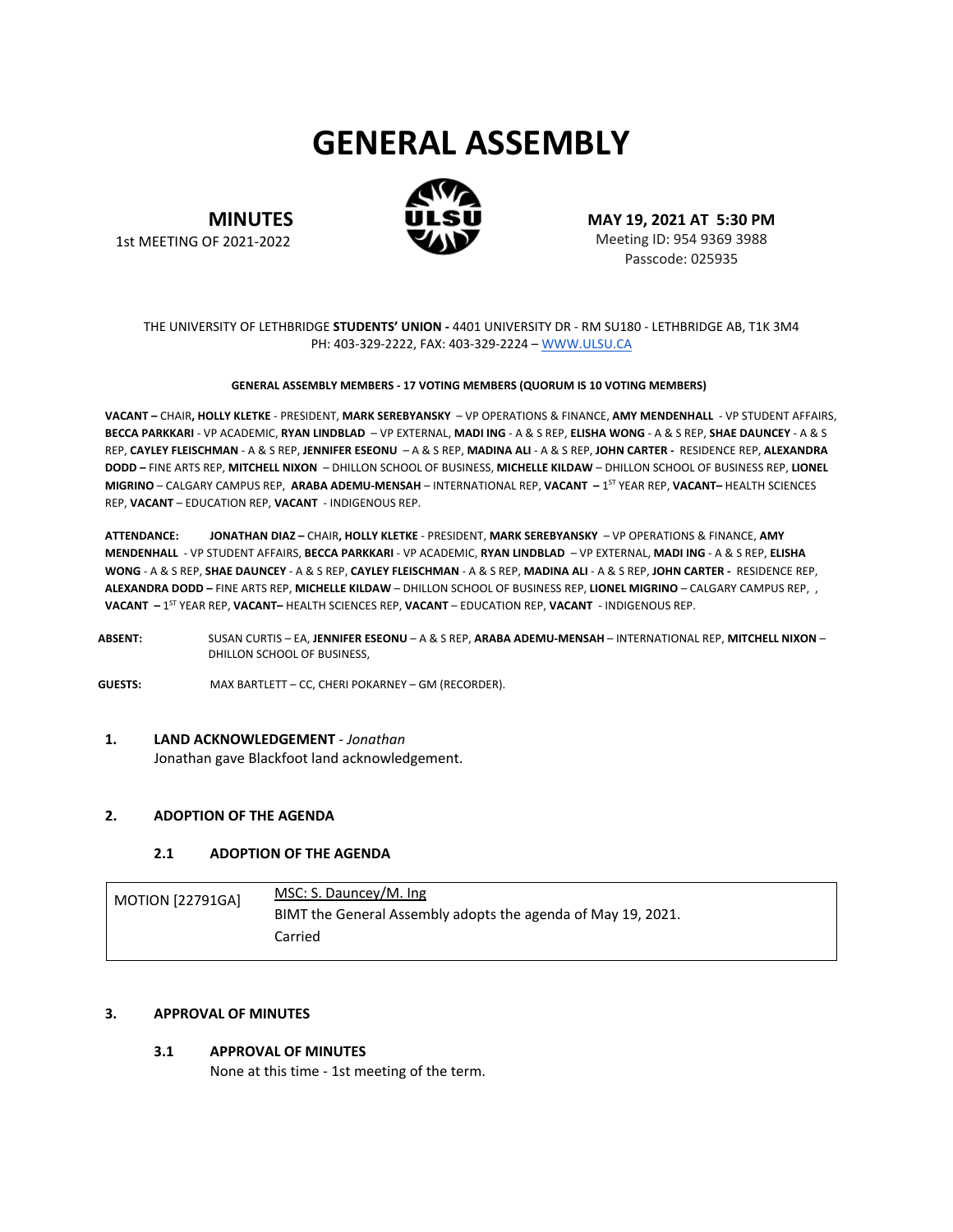#### **4. CHAIR REMARKS** *- Jonathan*

Jon introduced himself. Thank you to Holly for bringing me back as your Chair. Congrats on being elected on your respective positions and I look forward to seeing what you will achieve this year.

# **5. PRESENTATIONS TO COUNCIL**

None at this time.

#### **6. REPORTS** (Insert 6)

Please read each report as posted on the ULSU website. Reports are due by the 5<sup>th</sup> of each month.

#### **6.1 VP OPERATIONS & FINANCE** (Insert 6.1) *– Mark*

- **A. Report** 
	- Welcome to our first GA meeting of the term.
	- I prepared the initial FF budget that only includes the committee team. We will pass the rest of the budget by mailbox ballot.
	- We are expanding our grant budget line for more emergency money.
	- Working on the Terms of Reference for the Business Revitalization Committee our plan is to revitalize the whole building.
	- We will be having Business Liaison Committee meetings this year.
	- The u of L is getting a frisbee golf course and we sponsored one of the holes.
	- Worked on FF sponsorship packages.
	- I attended GFC.
	- CAUS media training.
	- I attended the ULFA and GSA meet and greet.

#### **B. Financial Update**

No real financial update because we haven't approved a budget yet.

#### **6.2 VP STUDENT AFFAIRS** *– Amy*

- Spent the last few weeks planning FF, planning 3 different FF based on in person or virtual. We need people to apply to work for FF, we need more applications.
- We did the Red Dress Day and it went really well.
- Please send me the sexual violence certificates after you have completed your training.

#### **6.3 VP ACADEMIC** *– Becca*

- Good evening folks! I'm excited you are all here for our first GA meeting of the term.
- Over the past couple of weeks, I have attended quite a few external committee meetings, including General Faculties Council, GFC Committee of the Whole where we discussed the student advising, the administrative supports, and the assignment of duties taskforce reports. I also attended Curriculum Coordinating Committee, Library Curriculum Coordinating Committee, Arts and Science Degrees Committee, Student Awards Committee Gold medal meeting, Academic Timetable Committee, and the Admissions Standards Committee.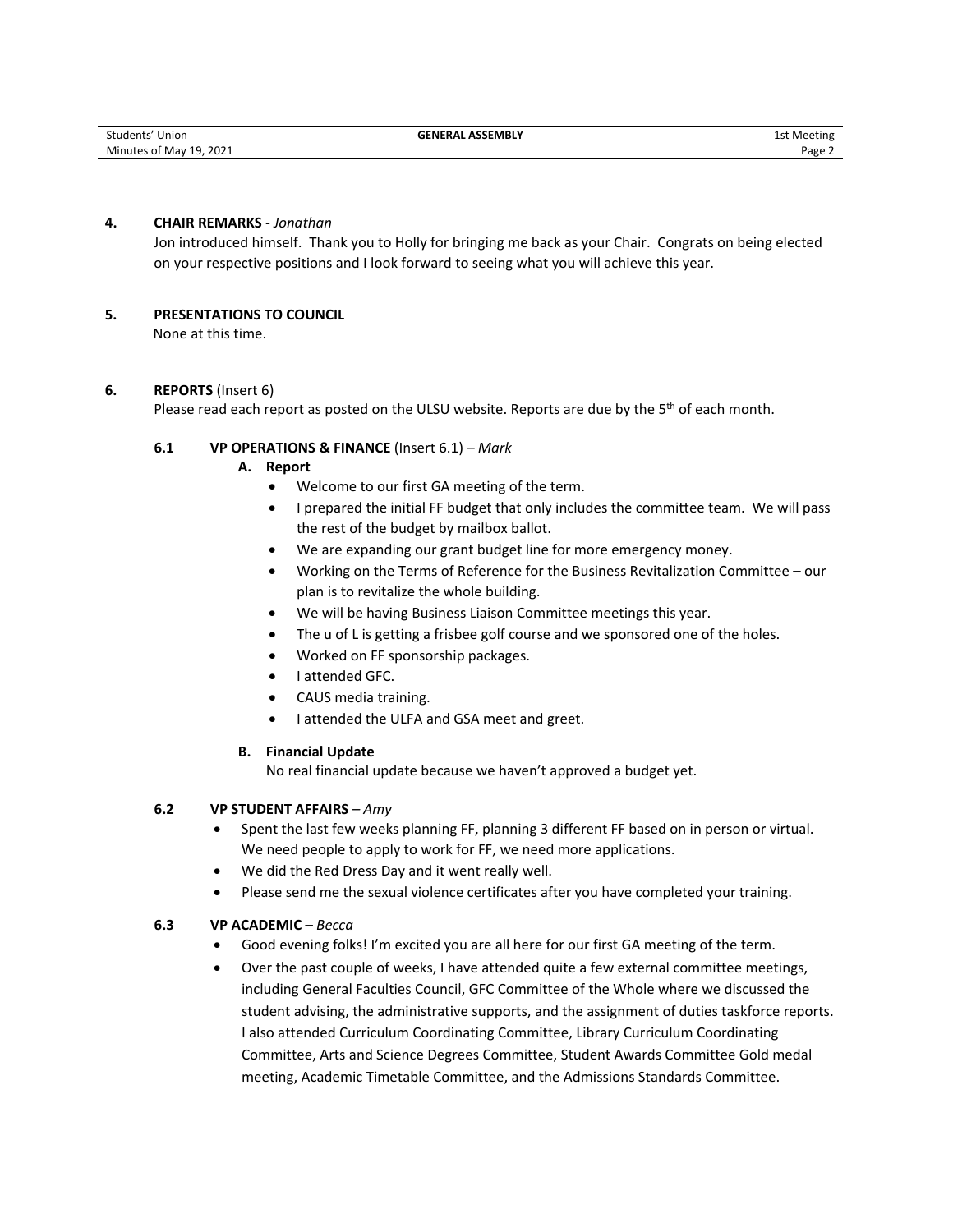| . 2021<br>Minutes of May 19. | Students'<br>Union | <b>GENERAL ASSEMBLY</b> | 1st Meeting                   |
|------------------------------|--------------------|-------------------------|-------------------------------|
|                              |                    |                         | Page $\overline{\phantom{a}}$ |

- I have gotten a few emails from students requesting support with their grade appeals and academic appeals. I wanted to also remind you all that the deadline for grade appeals is June 7th and if you have any questions or you or your constituents need any support, please reach out to me and I would be happy to help wherever possible.
- We had some introductory meetings with the Faculty Association and the Graduate Student Association, and it was great to hear that they are on the same page as we are with some of the issues facing the university (Navitas, BAC). I also attended the Media Basics Training that was offered through CAUS.
- I have begun to work on planning Mental Health Week which will be during the fall semester to promote mental wellness and provide educational opportunities to students on ways they can take care of themselves. If any of you are interested in mental health advocacy or have ideas on how we can make mental health week as beneficial as possible for our student body I would love to include you in this initiative.
- I'm interested in rebooting the ULSU at home series that was introduced last year to continue to engage students throughout the summer. I would love for GA members to be involved so if you have any ideas for events or would like to host something either passive or active, please reach out!
- I also wanted to remind everyone that you are not required to attend external committee meetings throughout the summer if you have already been included on the list serves for the committees and you will not be in attendance, please let the administrative support know that you will not be attending these committee meetings until September.
- And that's about it from me!

# **6.4 VP EXTERNAL** *– Ryan*

- Alberta 2030 review is out I'm a little disappointed on how vague the report is. There is very little concrete information in it. There is a strategic plan laying out a general plan but I was expecting more things. The positive things are that tuition is going to be tied to the consumer price index in 2 years. Increase funding towards student financial aid but with some caveats. I was hoping for more on campus sexual violence
- Upcoming election with CAUS I'm planning on running for the Chair of the policy committee.
- Attended an immunization town hall with Deena Henshaw.
- Attended other meetings throughout the month.
- Disclosure of conflict of interest I wanted to be transparent that Holly and I are in a romantic relationship, and wanted to make everyone aware of it.

# **6.5 PRESIDENT** *– Holly*

- We started daily scrum meetings.
- We will be drafting an executive action plan outlining our individual and team goals.
- Started a liaison program where members of the GA will be matched up with one EC member with ideas and initiatives, and questions.
- Next week the EC will meet with President's executive to discuss priorities of the year.
- Working with Mark on the renovation plan for the SU.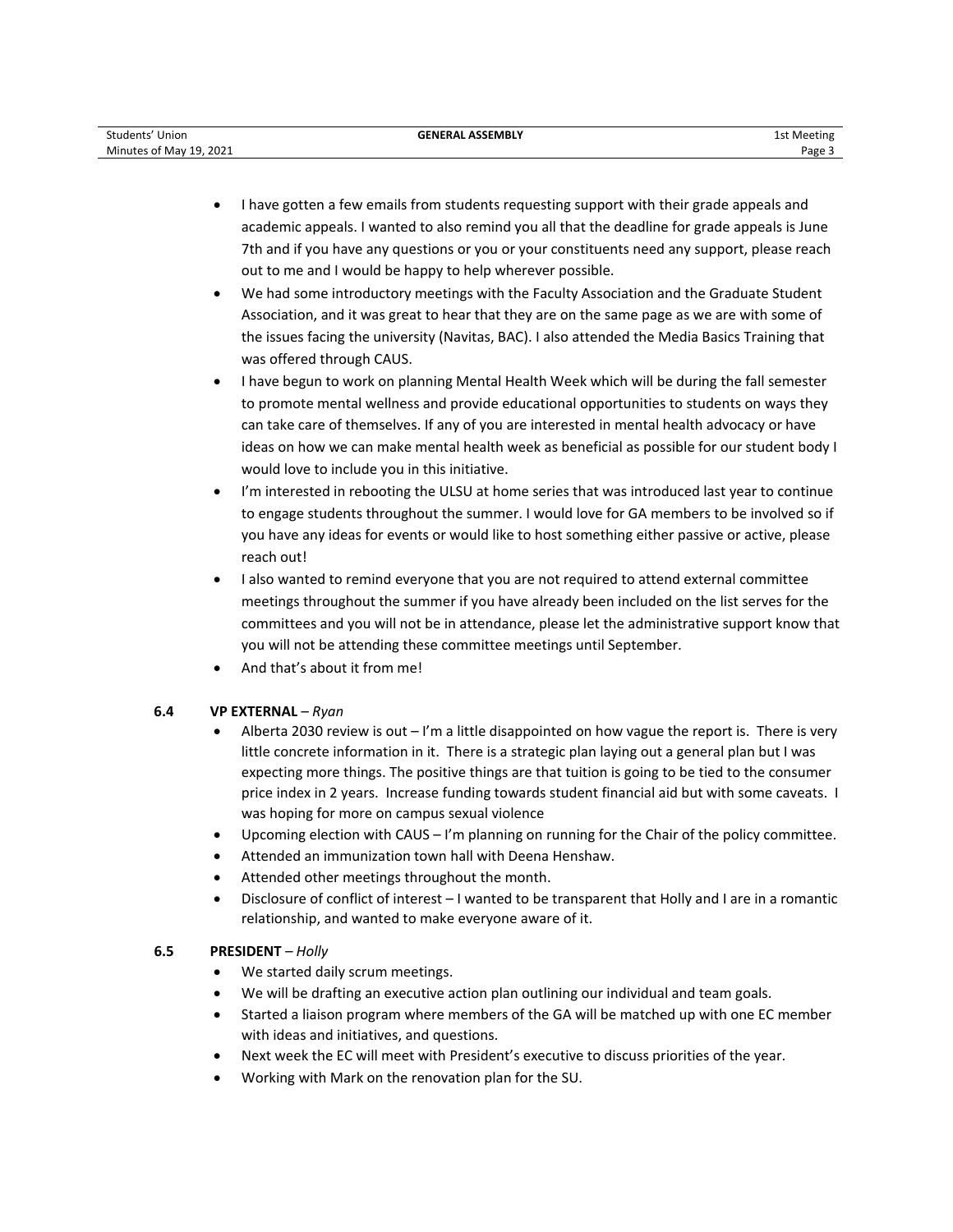| Students' Union         | <b>GENERAL ASSEMBLY</b> | 1st Meeting |
|-------------------------|-------------------------|-------------|
| Minutes of May 19, 2021 |                         | Page 4      |

- Meeting with Amy and Q-space.
- If you plan on doing SU work over the summer, please let Mark and I know. If you work 10 hours or more, you will receive honoraria.
- I wanted to make the GA know that the relationship with Ryan and I was disclosed to Cheri. We have set professional boundaries.
- I attended GFC, Fall 2021 task force.
- Media for the vaccine context.
- I attended the Changeover and CAUS media training.

#### **6.6 GENERAL ASSEMBLY REPRESENTATIVES -** *GA Reps*

Madi -Elisha: We want to bring speakers with different expertise's to talk about how students can access resources.

Lionel: Calgary students are concerned about whether classes will be in person. Concerned that it would be in the best interest of our students to have in-person classes, due to isolation.

#### **6.7 COMMITTEES**

Nothing to report

# **7. ITEMS FOR INFORMATION**

#### **7.1 STUDENT MENTORSHIP INITIATIVE** - *Cayley*

I'm running an internship initiative with the Arts and Science Deans office, it's important to have good relations with the faculty and receive feedback for all the A & S Reps.

# **7.2 ARTS & SCIENCE INCLUSIVE PRACTICES WORKING GROUP FEEDBACK** *- Cayley*

I wanted to extend a call to everyone regarding inclusivity if you have anything at all you'd like to tell me about student disability, student life, etc. please let me know. I want to make sure we're acting in the best interest of the students within the faculty.

#### **7.3 COUNCIL'S WEB PAGE** - *Holly*

If you haven't already, please email your information and photos for your page on the website to [susan.curtis@uleth.ca.](mailto:susan.curtis@uleth.ca) This is important so students know who you are and what you will be doing for them. The pages get a lot of traffic.

# **7.4 EQUITY, DIVERSITY AND INCLUSION** - *Lionel*

Students have been recaching out to me and are concerned about EDI at the U of L and that they feel unsafe. Some of their experiences are difficult to listen to. Our goal should not only be about in-person classes and bringing things back to normal, but we should focus on EDI so that everyone feels safe to be on campus and be themselves. Maybe we should start a campus committee that would enforce EDI and make policies at the U of L.

# **7.5 HEALTH AND DENTAL SYSTEMIC ISSUES UPDATE** - *Cheri*

In April we had a student come forward and make a presentation to the GA regarding her concerns that our SU Health Plan was not sufficient in covering the necessary medications and coverage for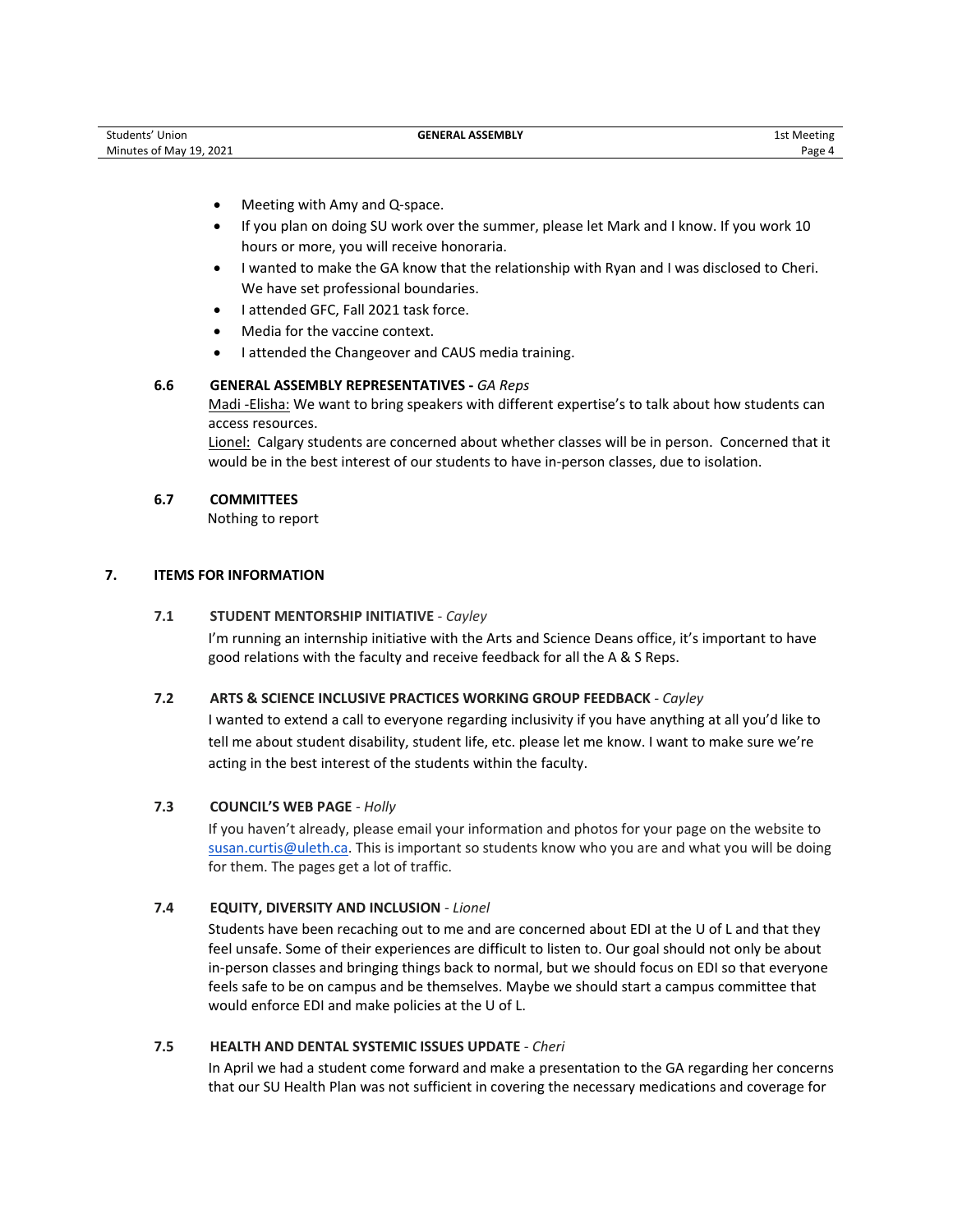our transgender students on campus. We have had numerous meetings with our Health Plan providers about this matter, and we will continue working with them to see what our options are. We will also be inviting this student to meet with our provider so that she can relay what other services and options our Health Plan may be able to provide.

#### **7.6 LETTER TO THE GENERAL ASSEMBLY** *- Holly*

**In Camera**

H. Kletke/B. Parkkari BIMT the General Assembly move in-camera. Carried

H. Kletke/B. Parkkari BIMT the General Assembly move out of in-camera. Carried

# **8. ITEMS FOR ACTION: CLUBS, GROUPS, AND INDIVIDUALS** None at this time.

# **9. ITEMS FOR ACTION: ULSU BUSINESS**

#### **9.1 ULSU BUDGET** (Insert 9.1) *- Mark*

Mark reviewed the budget, please reach out to him if you have any questions.

| <b>MOTION [22792GA]</b> | MSC: M. Serebryansky/E. Wong                                                       |
|-------------------------|------------------------------------------------------------------------------------|
|                         | BIMT the General Assembly ratifies the 2021-22 ULSU Operating budget as presented. |
|                         | Carried                                                                            |

# **9.2 TRAVEL BUDGET** *– Mark*

The travel budget is the same as last year, hopefully we will be able to attend conferences this year. The budget line will also be used for virtual conferences this year. GA will definitely get a recap of expenses after each conference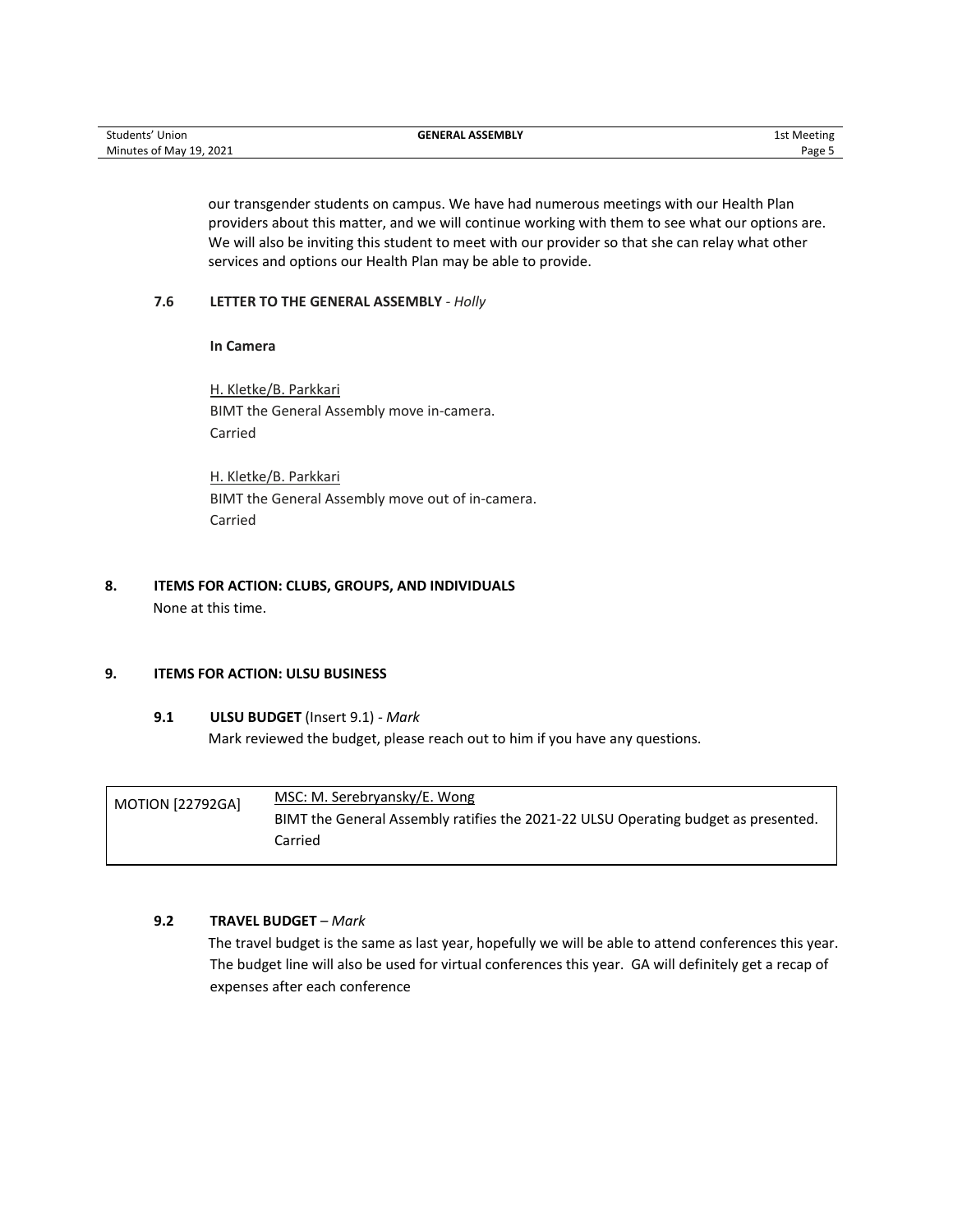| Students' Union         | <b>GENERAL ASSEMBLY</b>                                                               | 1st Meeting |
|-------------------------|---------------------------------------------------------------------------------------|-------------|
| Minutes of May 19, 2021 |                                                                                       | Page 6      |
|                         |                                                                                       |             |
|                         |                                                                                       |             |
| <b>MOTION [22793GA]</b> | MSC: M. Serebryansky/C. Fleischman                                                    |             |
|                         | BIMT the General Assembly approves \$37,400 for travel expenditures to be used in the |             |
|                         | 2021-2022 school year. Monies to come from the All-Travel Conference/per diem         |             |
|                         | budget line.                                                                          |             |
|                         | Carried                                                                               |             |

# **9.3 CREDIT CARD FOR SHELLEY** *– Cheri*

Cheri would like to order a credit card for Shelley with a \$2500 credit limit in order for her to make purchases for Rockerman's and Food Bank.

| <b>MOTION [22794GA]</b> | MSC: A. Mendenhall/R. Lindblad                                                       |
|-------------------------|--------------------------------------------------------------------------------------|
|                         | BIMT that the General Assembly approves Shelley Tuff, our Health Plan Coordinator to |
|                         | receive a Students' Union credit card with a credit limit of \$2500 in order to buy  |
|                         | supplies for Rockerman's, the Food Bank and the Food Cupboards.                      |
|                         | Carried                                                                              |

# **9.4 QIP - FRESH FEST** (Insert 9.4) *– Mark*

Mark amended the QIP budget for now to just include the honoraria for the coordinators.

| <b>MOTION [22795GA]</b> | MSC: M. Serebryansky/A. Dodd                                                     |
|-------------------------|----------------------------------------------------------------------------------|
|                         | BIMT the General Assembly approves the maximum expenditure of \$11,250.00 for    |
|                         | Fresh Fest Committee wages to begin work on planning the 2021 Fresh Fest Concert |
|                         | and events. Monies to come from QIP.                                             |
|                         | Carried                                                                          |

# **10. OTHER BUSINESS**

None at this time.

# **11. NEXT MEETING**

TBD

# **12. ADJOURNMENT**

**12.1 ADJOURNMENT**